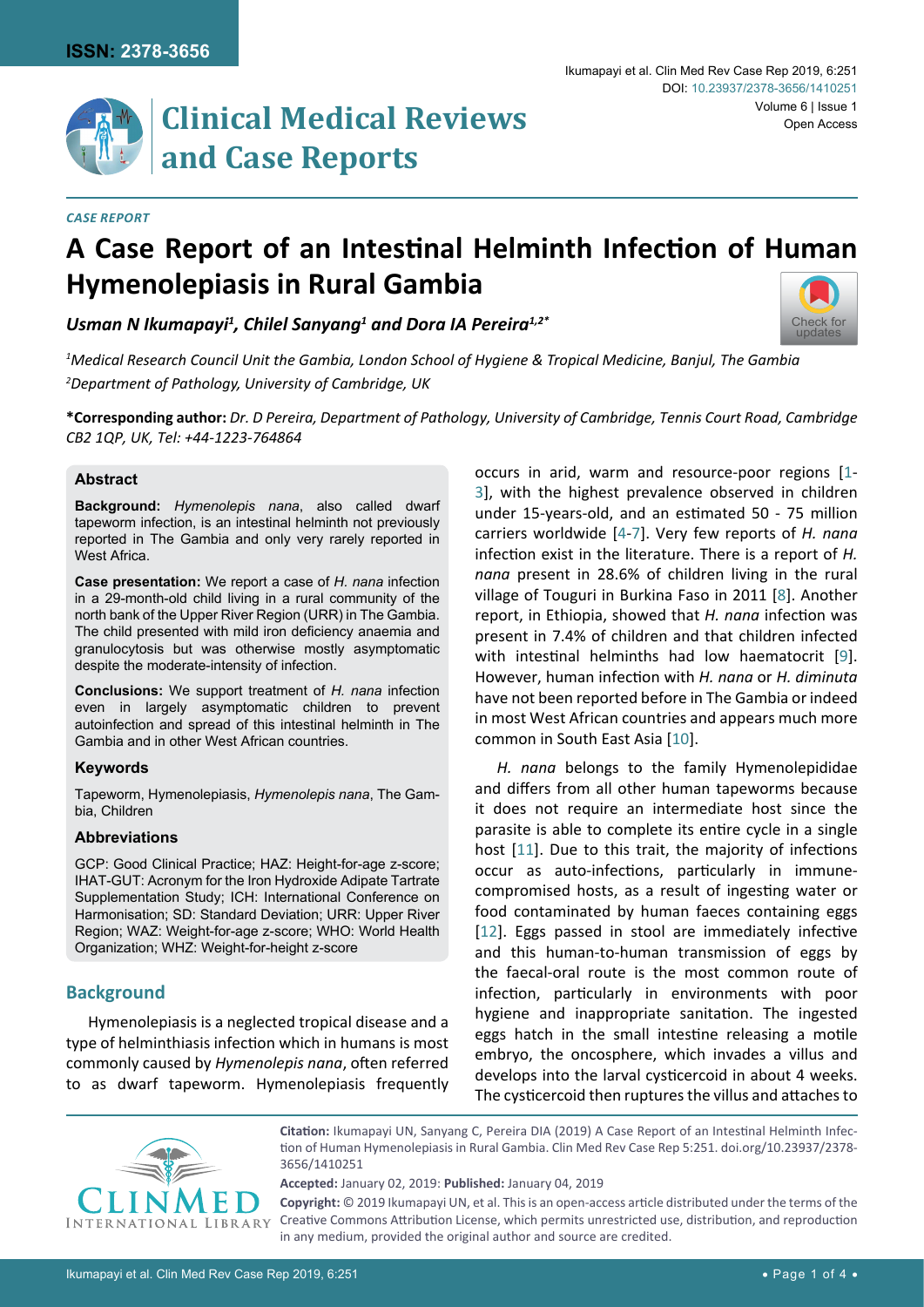<span id="page-1-0"></span>

**Figure 1:** Image of the parasite identified as *Hymenolepis nana*. This picture was taken using a mobile phone facing the eyepiece whilst the object remains focused on the microscope stage with x 40 objective. Eggs were 30-50 µm and egg morphology was confirmed as representative of *H. nana* eggs based on CDC guidelines ([https://www.cdc.gov/](https://www.cdc.gov/dpdx/hymenolepiasis/index.html) [dpdx/hymenolepiasis/index.html](https://www.cdc.gov/dpdx/hymenolepiasis/index.html)).

the mucosal surface to mature into the adult tapeworm, the whole process takes approximately four weeks [[11](#page-3-4)]. This parasite also has an indirect life cycle with humans and rodents as definitive hosts and arthropods, such as beetles and fleas, serving as intermediate hosts or vectors [[10](#page-3-3)]. Accidental ingestion of contaminated food with infected arthropods is another possible route of infection. However, data on cases of hymenolepiasis attributed to food-borne infection are limited.

Mild infection with *Hymenolepis nana* is usually asymptomatic whilst heavy infection (> 500 eggs/g of stool), can cause severe morbidity in children, including anaemia, abdominal pain, diarrhoea, nausea, vomiting, headache, chronic urticaria, skin eruption, flatulence, weight loss, irritable behaviour and reduced growth [[13](#page-3-11)-[16\]](#page-3-12). The diagnosis of *H. nana* is usually made via microscopic identification of eggs in stool specimens [[16](#page-3-12)].

Here we describe the first report in the literature of *H. nana* infection in a young Gambian child. To our knowledge, there are no other reports of hymenolepiasis in The Gambia.

## **Case Presentation**

In our routine screening of 340 children, aged 6-35 months old and enrolled in an iron supplementation trial (namely IHAT-GUT, ClinicalTrials.gov identifier: NCT02941081), we found the case of a 29-month-old child with moderate infection of *Hymenolepis nana.* As part of the trial protocol, we examined 521 stool samples from study participants for intestinal parasites, using the Kato-Katz method based on duplicate slides

<span id="page-1-1"></span>

| <b>Characteristic</b>           | <b>Result</b> * | Normal range   |
|---------------------------------|-----------------|----------------|
| Age (months)                    | 29              |                |
| WAZ (weight-for-age)            | -1 SD           | - 2 SD - + 2SD |
| HAZ (height-for-age)            | 0 SD            | - 2 SD - + 2SD |
| WHZ (weight-for-height)         | -1 SD           | - 2 SD - + 2SD |
| Haemoglobin (g/dl)              | 10.8            | $11.5 - 16.5$  |
| Mean Cell Volume (fl)           | 72.7            | 75.0 - 100.0   |
| Haematocrit (%)                 | 32.2            | $35.0 - 55.0$  |
| Red Blood Cells (x 10-12/L)     | 4.42            | $3.50 - 5.50$  |
| White Blood Cells (x $10^9$ /L) | 17.8            | $3.5 - 10.0$   |
| Granulocytes (x 10-9/L)         | 12.5            | $1.2 - 8.0$    |
| Ferritin $(\mu q/l)$            | 12.9            | > 30           |

\* Result: Outside the normal range for children < 5 years in The Gambia are in bold.

as per current WHO recommendation [[17](#page-3-6)]. The child with the stool sample harbouring *H. nana* eggs ([Figure](#page-1-0)  [1](#page-1-0)) was unique amongst the 72 children out of 340 (21%) in whom intestinal parasites were present. The child presented with an infection intensity of 144 eggs/gram of stool and was mildly anaemic, with an Hb value of 10.8  $g/dl$ , and iron deficient, with ferritin of 12.9  $\mu$ g/l. The child also had a high white blood cell count and high granulocyte count, indicative of infection [\(Table 1\)](#page-1-1). Otherwise, the child was growing normally [\(Table 1](#page-1-1)) and, upon examination by the study nurses, was considered as an asymptomatic carrier of hymenolepiasis.

To prevent the spread of the infection, and irrespective of the asymptomatic status, the infected child was treated with praziquantel 20 mg/kg in a single oral dose following WHO guidelines, and was re-assessed 2 weeks later and considered free of the cestode.

## **Discussion and Conclusions**

*Hymenolepis nana* is a rare intestinal cestode in The Gambia despite being one of the most common intestinal helminths worldwide, particularly in poor communities in warm and arid countries [[11](#page-3-4),[18\]](#page-3-7). The dwarf tapeworm is among the few intestinal worms that can have a reproductive life cycle without requiring an intermediate host [[19](#page-3-8)]. This ontogenetic aspect of the worm can lead to hyper-infection, with autoinfection persisting for many years if left untreated [[14](#page-3-9),[20](#page-3-10)].

Human *H. nana* infection is presumed to be mostly asymptomatic for intensities of up to 500 eggs/g of stool [[13](#page-3-11),[14\]](#page-3-9). Indeed, in our investigation of this case, we confirmed that the child was largely asymptomatic, despite the moderate worm burden, and did not present with diarrhoea or abdominal pain or any other gastrointestinal symptom that has been associated with *H. nana* infection in children [[16](#page-3-12),[18](#page-3-7),[21](#page-3-13)]. However, the child presented with anaemia and high white blood cell count due to high numbers of granulocytes, possibly eosinophilia, both conditions previously reported in indigenous Australian indigenous young children as as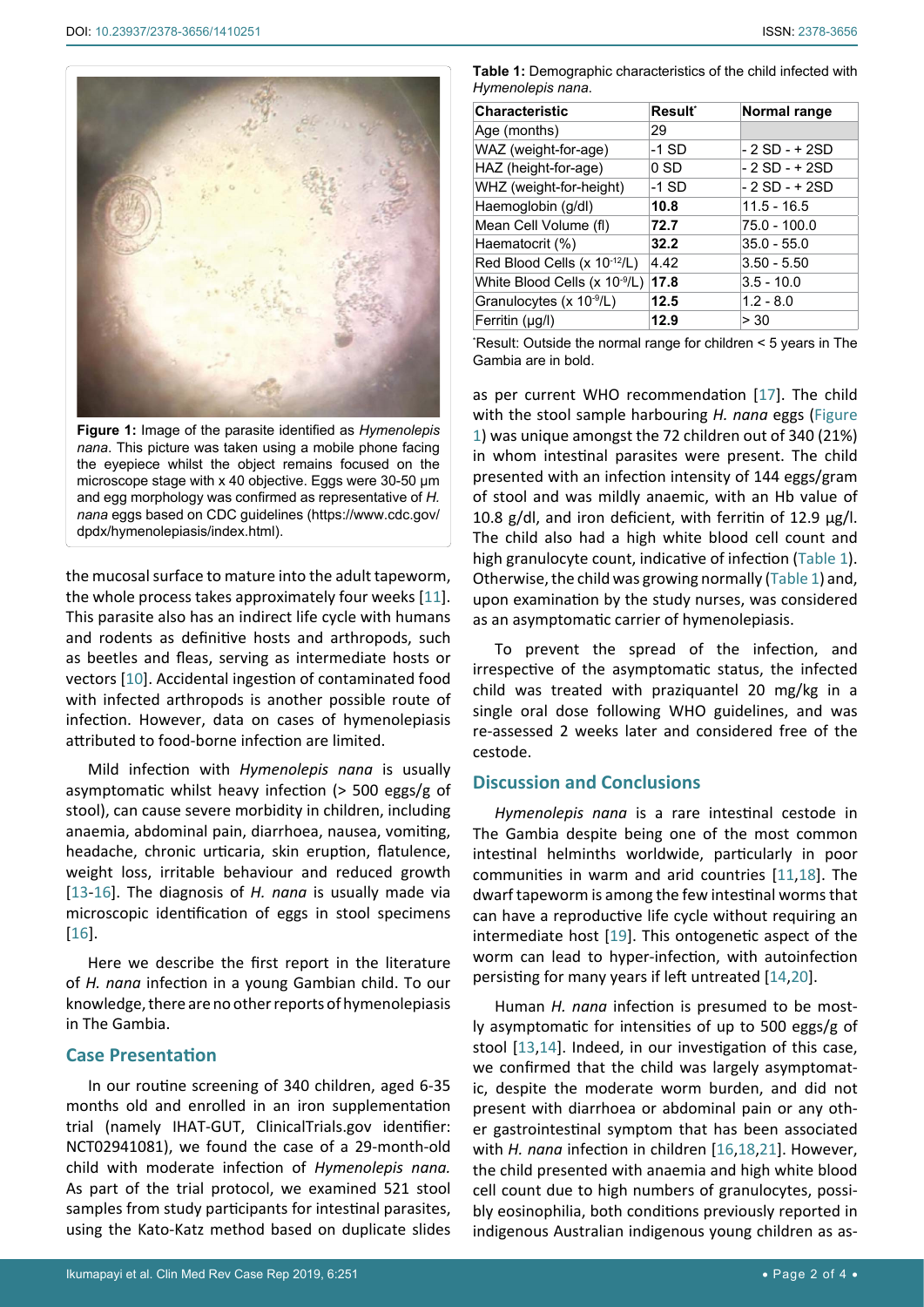sociated with *H. nana* infection [[16\]](#page-3-12). Furthermore, it is possible that even this moderate-intensity of *H. nana* infection has contributed to the iron deficiency anaemia diagnosis in this child, possibly due to impaired iron absorption secondary to the inflammation caused by the parasitic infection. Additionally, during the follow-up visit to provide the child with praziquantel treatment, the nurses conducted a thorough interview with the mother and found that the child usually showed irritable behaviour and difficulty in settling down, as well as occasional diarrhoea, all symptoms previously associated with high-intensity of *H. nana* infection [[13\]](#page-3-11).

Rural Gambia is not known to be an endemic nor a pandemic region for hymenolepiasis. Some studies have associated environmental conditions with the spread of *H. nana,* particularly warm climate and temperate zones and remoteness [[2,](#page-2-3)[3](#page-2-1),[22](#page-3-14)]. The north bank of the URR in The Gambia is a rural and remote region reaching extreme high temperatures (36 °C - 44 °C) from February to June each year, and it is possible that these factors may have favoured the transmission and persistence of the parasite in the community. We speculate that this child was infected initially via contact with contaminated food or faeces, maybe from a foreigner travelling in the area, and that due to autoinfection, the infection intensity increased over time. Praziquantel, the recommended treatment for hymenolepiasis, is not routinely administered in The Gambia as part of the national deworming programme with mebendazole, which is largely ineffective against tapeworms [[23](#page-3-15)]. This probably explains why the autoinfection was allowed to continue even when pre-school age children receive deworming tablets every 6 months.

Since the national deworming programmes do not target *H. nana*, we decided to treat all members of the household with praziquantel, following WHO treatment guidelines, as a measure to control the spread of this rare infection in that community.

We report the first case of *H. nana* infection in The Gambia where this worm is thought to be very rare. Due to the likelihood of autoinfection this tapeworm can reach very high infection intensity over time if left undiagnosed and untreated. Our investigation has shown possible spread of *H. nana* infection within remote rural communities in the absence of treatment. Hence, it is important to screen *H. nana* alongside other intestinal parasites and to treat even if infection is thought to be asymptomatic.

### **Acknowledgements**

We thank all the study participants from the IHAT-GUT study and other community members in the Wuli and Sandu districts of the URR, The Gambia. We thank the clinical, laboratory and support staff of the MRC Unit The Gambia at LSHTM.

# **Funding**

The IHAT-GUT trial is supported by a Bill and Melinda Gates Foundation Grand Challenges New Interventions for Global Health award (OPP1140952). The Nutrition Group of the MRC Unit The Gambia at LSHTM are supported by core funding MC-A760-5QX00 to the MRC Unit The Gambia/MRC International Nutrition Group by the UK MRC and the UK Department for the International Development (DFID) under the MRC/DFID Concordat agreement. The funders had no role in study design, data collection and analysis, decision to publish, or preparation of this case report.

## **Competing Interests**

The author(s) declared no potential conflicts of interest with respect to the research, authorship, and/ or publication of this article.

## **Consent for Publication**

Written informed consent is obtained from all participants in the IHAT-GUT study and this covers publication of data in an anonymised form. This case report does not contain any identifiable information for the child in question and, as such, it maintains participant confidentiality.

## **Availability of Data and Materials**

All data generated or analysed during this study are included in this published article.

# **Authors' Contributions**

DIAP designed and coordinated the study, analysed data and contributed to the draft and reviewing of the manuscript. UNI wrote the first draft of the manuscript and conducted stool sample analysis. CS conducted blood sample analysis, helped with the stool sample analysis and contributed to the draft of the manuscript. All the authors read and approved the final version of the manuscript.

#### **References**

- <span id="page-2-0"></span>1. [Diaz E, Mondragon J, Ramirez E, Bernal R \(2003\)](https://www.ncbi.nlm.nih.gov/pubmed/12875284)  [Epidemiology and control of intestinal parasites with](https://www.ncbi.nlm.nih.gov/pubmed/12875284)  [nitazoxanide in children in Mexico. Am J Trop Med Hyg 68:](https://www.ncbi.nlm.nih.gov/pubmed/12875284)  [384-385.](https://www.ncbi.nlm.nih.gov/pubmed/12875284)
- <span id="page-2-3"></span>2. [Jacobsen KH, Ribeiro PS, Quist BK, Rydbeck BV \(2007\)](https://www.ncbi.nlm.nih.gov/pmc/articles/PMC2754013/)  [Prevalence of intestinal parasites in young Quichua children](https://www.ncbi.nlm.nih.gov/pmc/articles/PMC2754013/)  [in the highlands of rural Ecuador. J Health Popul Nutr 25:](https://www.ncbi.nlm.nih.gov/pmc/articles/PMC2754013/)  [399-405.](https://www.ncbi.nlm.nih.gov/pmc/articles/PMC2754013/)
- <span id="page-2-1"></span>3. [Mirdha BR, Samantray JC \(2002\) Hymenolepis nana:](https://www.ncbi.nlm.nih.gov/pubmed/12521273)  [A common cause of paediatric diarrhoea in urban slum](https://www.ncbi.nlm.nih.gov/pubmed/12521273)  [dwellers in India. J Trop Pediatr 48: 331-334.](https://www.ncbi.nlm.nih.gov/pubmed/12521273)
- <span id="page-2-2"></span>4. [Anorital \(2014\) Kajian Penyakit Kecacingan Hymenolepis](http://ejournal.litbang.depkes.go.id/index.php/jbmi/article/view/4201)  [Nana. Jurnal Biotek Medisiana Indonesia 3: 37-47.](http://ejournal.litbang.depkes.go.id/index.php/jbmi/article/view/4201)
- 5. [Craig P, Ito A \(2007\) Intestinal cestodes. Curr Opin Infect](https://www.ncbi.nlm.nih.gov/pubmed/17762788)  [Dis 20: 524-532.](https://www.ncbi.nlm.nih.gov/pubmed/17762788)
- 6. Garcia LS (2001) Diagnostic medical parasitology. (4<sup>th</sup>) [edn\), ASM Press, Washington, DC.](https://books.google.co.in/books/about/Diagnostic_Medical_Parasitology.html?id=MgRjQgAACAAJ&redir_esc=y)